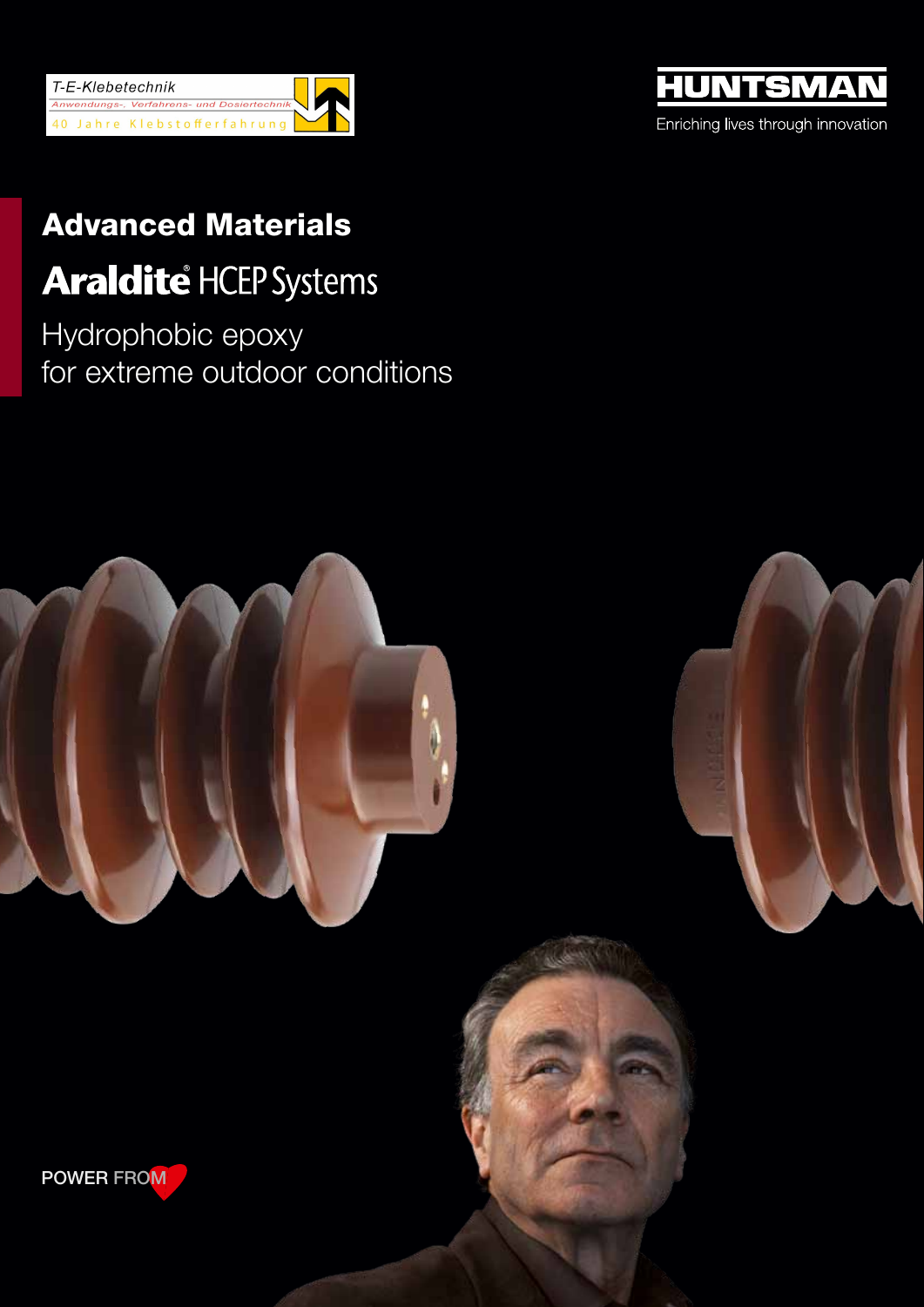## **Benefits for the manufacturer**

- **> Extended hydrophobic properties**
- **> Low leakage currents**
- **> Superior thermal cycle resistance**
- **> Enhanced flame retardancy**
- **> Excellent tracking and erosion resistance**
- **> Extended insulator life time expectation**
- **> Construction and insulation material for monolithic insulators**
- **> Advanced design flexibility**
- **> Lower cost over lifetime of the insulator**

**Exceeding worldwide requirements** Araldite® HCEP Systems are used in outdoor applications worldwide. Electrical equipment manufactured with this material has received key utility approvals, such as EDF, ESKOM and KEPCO. Araldite® HCEP Sys-

Araldite® HCEP (Hydrophobic Cycloaliphatic Epoxy) Systems have been developed to meet

aging tests for outdoor applications: KIPTS (Koeberg Insulator Pollution Test Station) in South Africa.

tems are proven in extreme situations and have passed one of the most agressive natural

The durable outdoor insulation systems offer high performance and reliability in tough climatic environments combined with the strength of traditional epoxy systems.



**Current transformer KOR 50 made with hydrophobic Araldite® CY 5622 – with courtesy of ABB USA**

**for tough climatic environments**

**Epoxy systems** 

**Extended hydrophobic properties**

> Intrinsic hydrophobicity

and exceed the stringent requirements of medium to high voltage outdoor applications.

- > Hydrophobicity transfer
- > Hydrophobicity recovery
- > Long-term stability of hydrophobicity



#### **Hydrophobicity transfer effect**



Hydrophobic surface

The hydrophobicity recovery effect is the ability of surfaces to recover their initial hydrophobic properties after losses resulting, for example, from electrical aging.



The hydrophobicity transfer effect is the ability of surfaces

to turn hydrophilic pollution into hydrophobic layers.

Hydrophobic pollution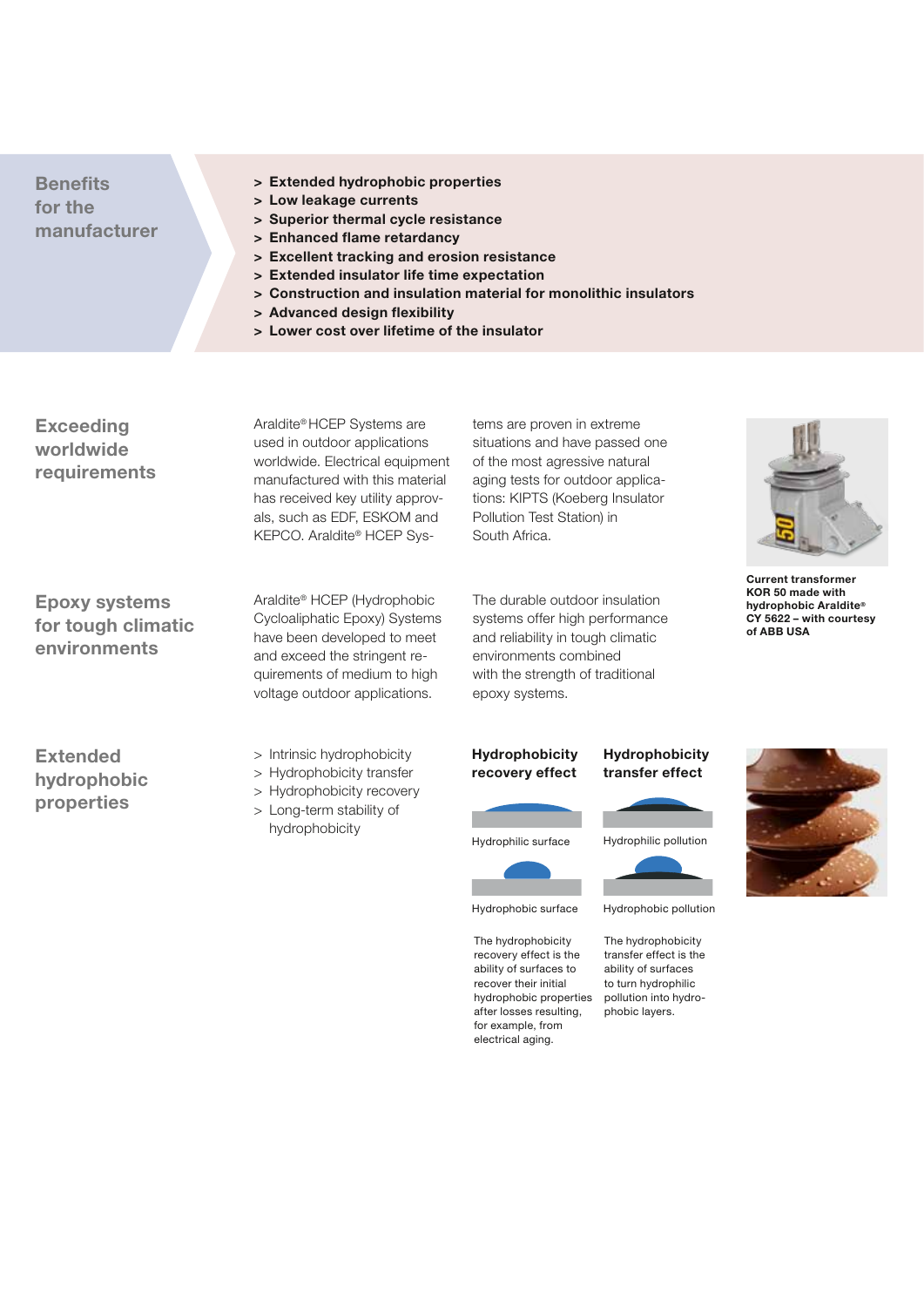## **ABB selects Araldite® HCEP Systems**

#### **Insulation materials for new ABB outdoor vacuum reclosure OVR**

ABB reclosures made of Araldite® HCEP Systems have passed one of the most stringent natural aging tests for outdoor applications: KIPTS in South Africa.

With dry summers, high winds, high exposure to UV radiation, seasonal rainfall and extremely heavy levels of marine and industrial pollution like salt, KIPTS is recognized worldwide as one of the harshest natural aging test sites.

The reclosers made from Araldite® HCEP Systems were tested over one year. Results are:

- > No signs of material erosion, tracking, cracks or punctures
- > No more than one instance of insulation leakage current exceeding 750 mA (only three instances allowed)
- > Heavy to very heavy pollution test passed
- > Testing for use in marine and industrial environments passed



### "Araldite® HCEP … – the

best commercially available dielectric material for enhanced performance in severely polluted outdoor environements." (ABB Review 4/2008)

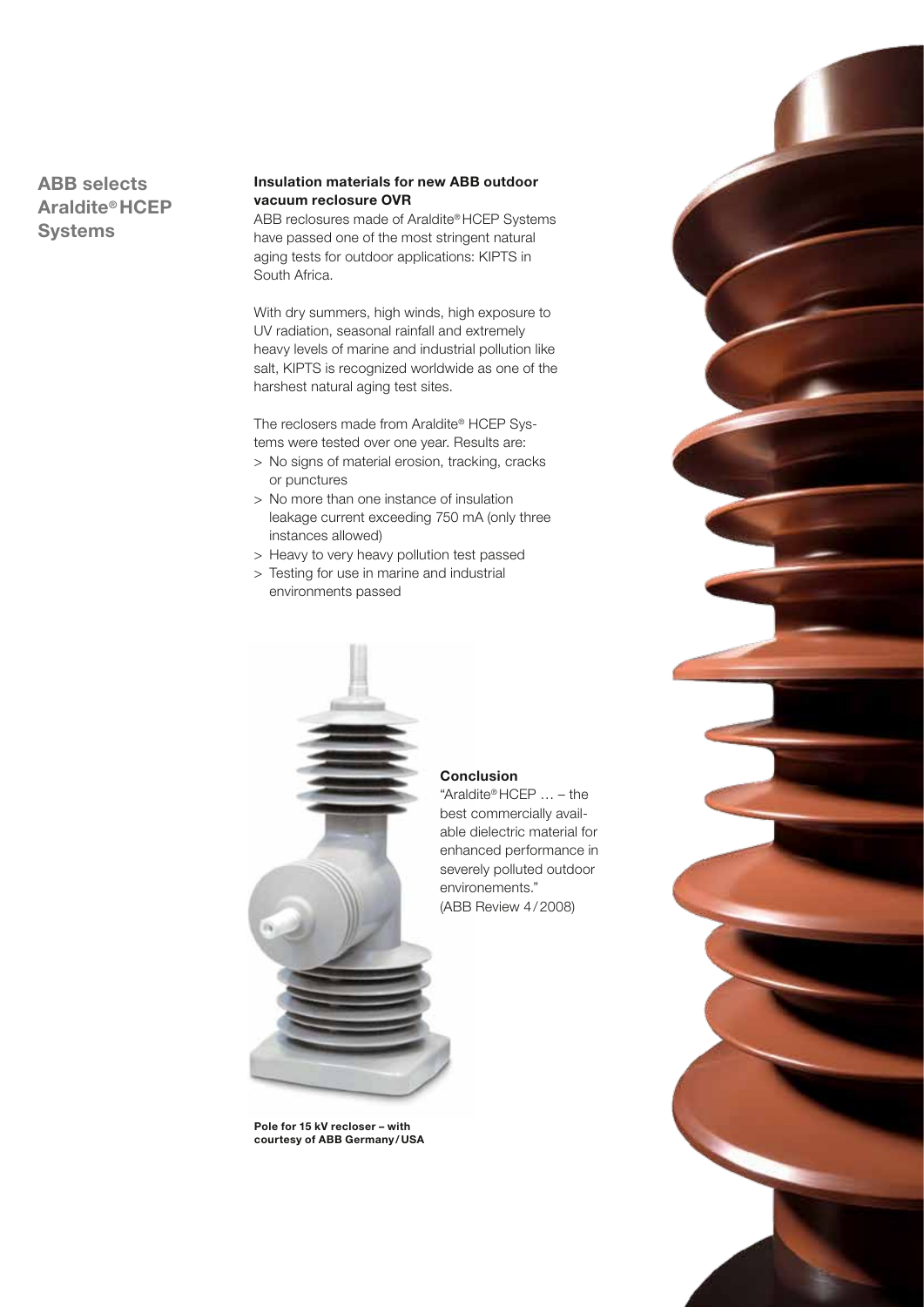## **Comparison of medium-voltage outdoor insulators**

|                                            | <b>HCEP</b><br>Araldite®HCEP<br><b>Systems</b> | <b>Silicone</b><br>(composite<br>insulator)                                                                        | <b>EPDM</b><br>(composite<br>insulator) | <b>CEP</b><br>Standard cyclo-<br>aliphatic epoxy                                                                   | Porcelain                                                                                                                    |
|--------------------------------------------|------------------------------------------------|--------------------------------------------------------------------------------------------------------------------|-----------------------------------------|--------------------------------------------------------------------------------------------------------------------|------------------------------------------------------------------------------------------------------------------------------|
| Design versatility                         | .                                              | $\bullet$                                                                                                          | $\bullet$<br>$\bullet$ $\bullet$        |                                                                                                                    | $\bullet$                                                                                                                    |
| Weight                                     |                                                | $\bullet\bullet\bullet\circ\bullet$                                                                                | $\bullet\bullet\bullet\bullet\bullet$   |                                                                                                                    | 0.00000                                                                                                                      |
| Manufacture process (complexity, duration) |                                                | $\bullet\bullet\bullet$<br>$\bullet$                                                                               | $\bullet$ $\bullet$<br>$\bullet$        |                                                                                                                    |                                                                                                                              |
| In-house production                        |                                                | 0.0000                                                                                                             | 0.0000                                  |                                                                                                                    | $\begin{array}{cccccccccccccc} \bullet & \bullet & \bullet & \bullet & \bullet & \bullet & \bullet \end{array}$              |
| Handling                                   |                                                |                                                                                                                    |                                         |                                                                                                                    | $\bullet\bullet\bullet$<br>$\bullet$                                                                                         |
| Intrinsic hydrophobicity                   |                                                |                                                                                                                    | $\bullet\bullet\bullet\bullet\bullet$   | $\bullet\bullet\bullet\circ\bullet$                                                                                | $\begin{array}{cccccccccccccc} 0 & 0 & 0 & 0 & 0 & 0 \\ \end{array}$                                                         |
| Hydrophobicity recovery                    |                                                |                                                                                                                    | $\bullet$ $\bullet$<br>$\bullet$        | $\bullet$<br>$\bullet$                                                                                             | $\begin{array}{cccccccccccccc} \bullet & \bullet & \bullet & \bullet & \bullet & \bullet & \bullet \end{array}$              |
| Hydrophobicity transfer                    |                                                |                                                                                                                    | 0.0000                                  | $\begin{array}{ccccccccccccccccc} \bullet & \bullet & \bullet & \bullet & \bullet & \bullet & \bullet \end{array}$ | $\begin{array}{ccccccccccccccccc} \bullet & \bullet & \bullet & \bullet & \bullet & \bullet & \bullet & \bullet \end{array}$ |
| Thermal shock resistance                   |                                                |                                                                                                                    |                                         |                                                                                                                    | $\bullet\bullet\bullet\bullet$                                                                                               |
| Vandalism resistance                       |                                                | .                                                                                                                  |                                         | $\bullet\bullet\bullet\quad$                                                                                       | $\begin{array}{ccccccccccccccccc} \bullet & \bullet & \bullet & \bullet & \bullet & \bullet & \bullet \end{array}$           |
| Bird attack resistance                     |                                                | $\bullet\bullet\bullet$<br>$\bullet$                                                                               | $\bullet$<br>$\overline{\phantom{a}}$   |                                                                                                                    |                                                                                                                              |
| Number of interfaces                       |                                                | 0.0000                                                                                                             | $\bullet\bullet\bullet\bullet\bullet$   | $\bullet$                                                                                                          | .                                                                                                                            |
| Flashover probability                      |                                                |                                                                                                                    |                                         |                                                                                                                    | $\bullet$ $\bullet$                                                                                                          |
| Flashover resistance                       | n c                                            | $\bullet\bullet\bullet\bullet\bullet$                                                                              | $\bullet\bullet\bullet\bullet\bullet$   | $\bullet\bullet\bullet\bullet\bullet$                                                                              | $\bullet\bullet\bullet\bullet\bullet$                                                                                        |
| Corona resistance                          |                                                |                                                                                                                    | $\bullet\bullet\bullet$                 |                                                                                                                    |                                                                                                                              |
| Pitting erosion                            |                                                | $\bullet$<br>$\bigcirc$ C                                                                                          | $\bullet\bullet\circ\bullet\circ$       | $\circ$ $\circ$<br>$\bullet$ $\bullet$                                                                             |                                                                                                                              |
| Tracking and erosion resistance            |                                                |                                                                                                                    |                                         |                                                                                                                    |                                                                                                                              |
| Flame resistance                           |                                                |                                                                                                                    |                                         | $\bullet$ $\bullet$ $\bullet$<br>$\bullet$                                                                         |                                                                                                                              |
| Maintenance                                |                                                |                                                                                                                    |                                         |                                                                                                                    | $\bullet$ $\bullet$                                                                                                          |
| Insulator cost                             |                                                | $\begin{array}{ccccccccccccccccc} \bullet & \bullet & \bullet & \bullet & \bullet & \bullet & \bullet \end{array}$ | $\circ$ $\circ$                         |                                                                                                                    |                                                                                                                              |
| Overall insulator life cost                |                                                |                                                                                                                    |                                         |                                                                                                                    |                                                                                                                              |



#### **e**  $\bullet \bullet \bullet \bullet$  excellent

- $\bullet \bullet \bullet \bullet$  very good
- $\bullet\bullet\bullet\bullet$  good
- $\bullet \bullet \bullet \bullet$  medium
- $\bullet \bullet \bullet \bullet \circ$  critical
- $\bullet \bullet \bullet \bullet \bullet$  very critical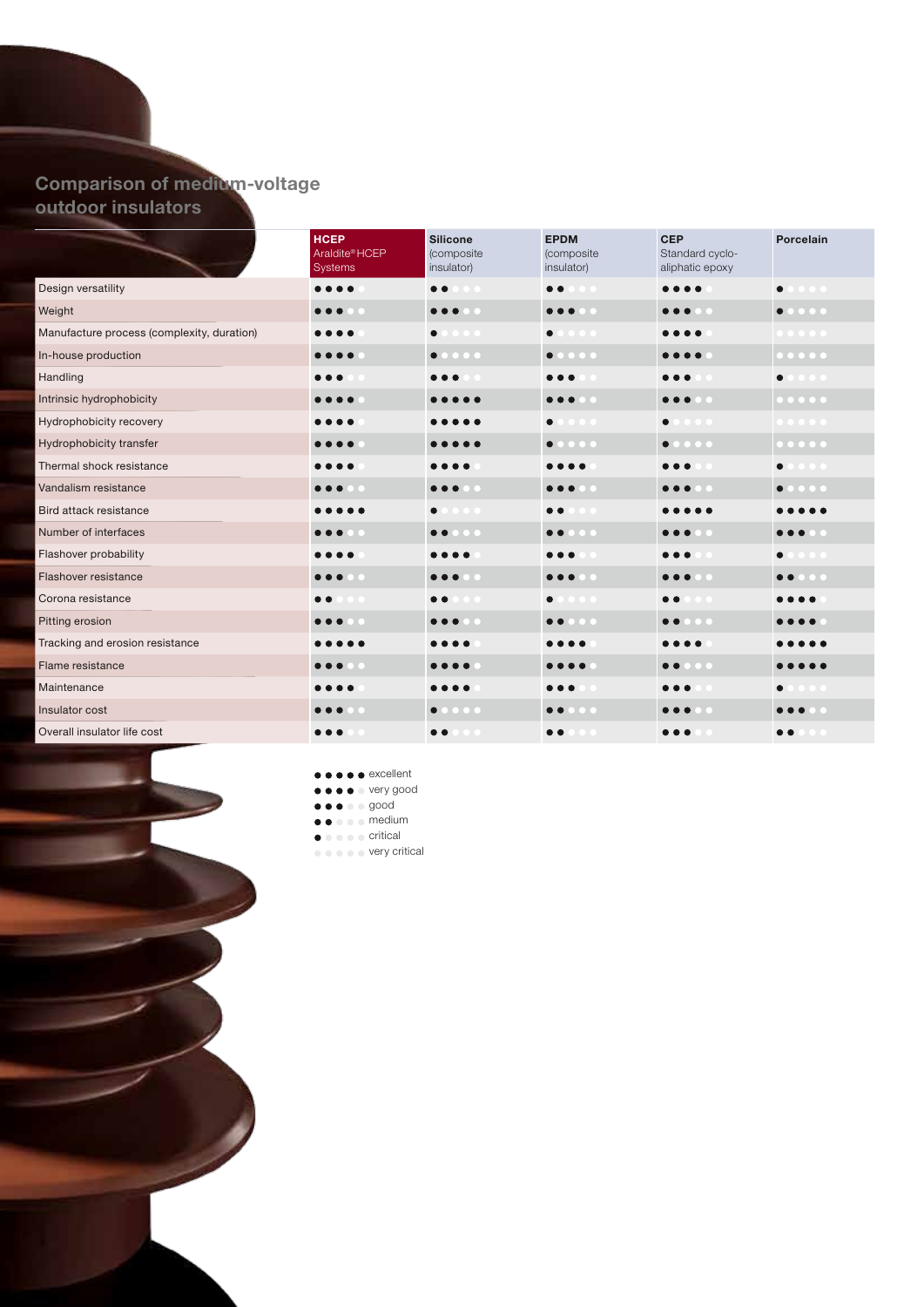## **Track record, tests and approvals**

## **Track record, tests and approvals**

- > Suited for railway tunnel applications (NF standard 16-101/16-102)
- > Key utility approvals: EDF, ESKOM, KEPCO
- > Passed KIPTS test (Koeberg Insulator Pollution Test Station) in South Africa
- > Worldwide experience
- > Successfully tested by key institutes:
	- > FETI (Furukawa Electric Institute of Technology), Hungary
	- > FGH Engineering & Testing GmbH, Mannheim, Germany
	- > Technical University Braunschweig, Germany
	- > Utsonomiya University, Japan
- > Featured in key publications from Huntsman, ABB and third parties

### **Accelerated weathering**

#### **Fluorescent UV aging test**

Standard cycloaliphatic epoxies loose hydrophobicity after 5 000 hours whereas Araldite® HCEP Systems even increase hydrophobicity due to higher roughness (lotus leaf effect). 1000 standard sun hours fluorescent UV correspond to 1 year in nature.







#### **1000 hours salt fog test according to IEC 61109: very low leakage currents**

During a 1000 hours salt fog test, the Araldite® HCEP Systems show lowest leakage currents in comparison to standard cycloaliphatic epoxy systems. They provide extended insulator lifetime due to lower discharging activity and lower risk for flashovers. (Tested at FETI, Hungary)



**Standard cycloaliphatic epoxy system**

## **Enhanced thermal cycling resistance**

Araldite® HCEP Systems help designers to create applications for lowest temperatures. The

Embedded Pole OP1 – Outdoor from ABB has passed a thermal cycle test down to - 80 °C.